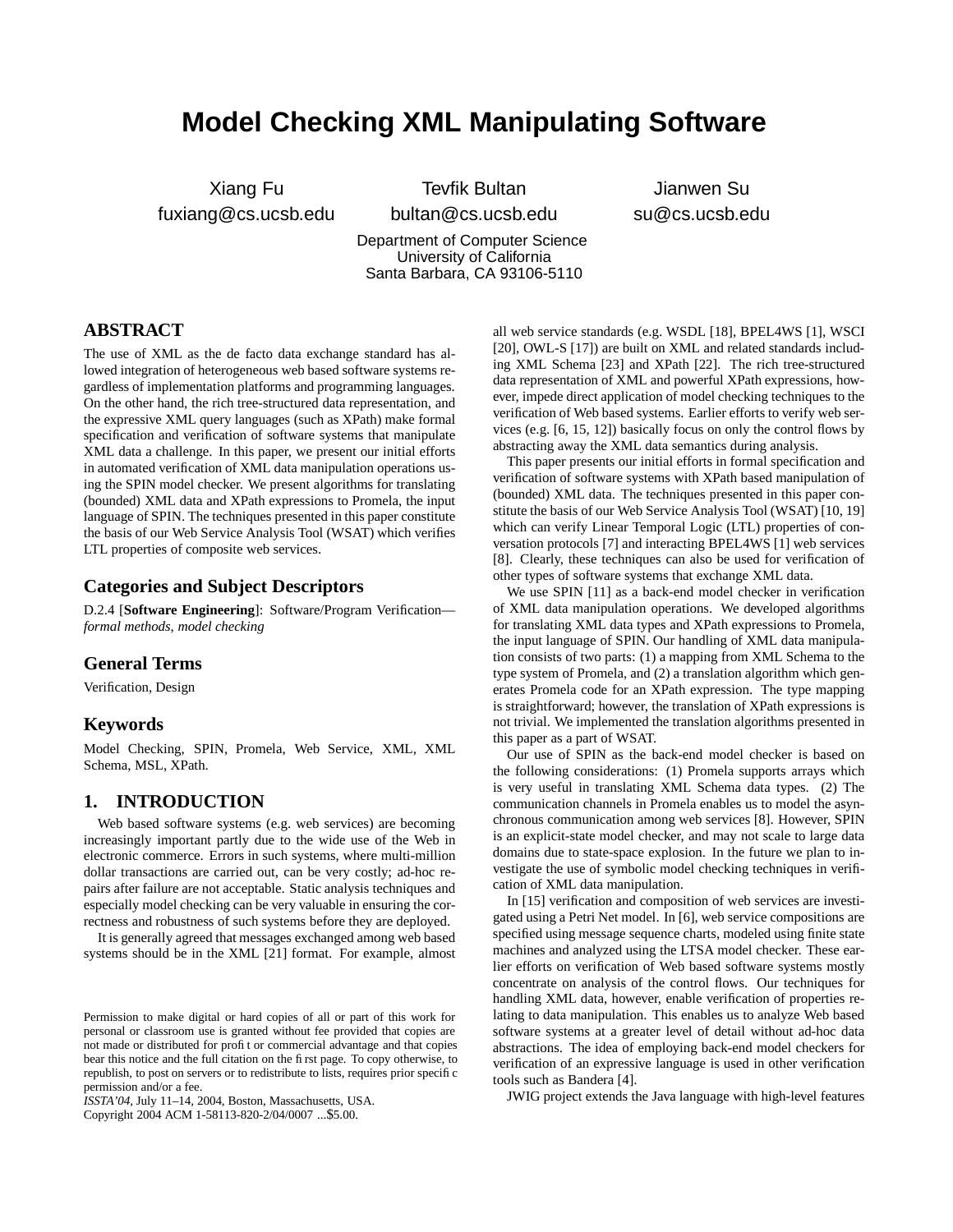for web service programming such as dynamic construction of XML documents [5]. To ensure that the generated XML document is consistent with the message format (declared using DSD [14], a type system similar to XML Schema), JWIG provides static analysis for a set of pre-defined properties. The verification problem considered in this paper (and in WSAT) is rather different: we consider the relationships (expressed in temporal logic) between *multiple* XML messages during the execution of a web service. Also, we focus on XPath expressions which are not part of JWIG.

The techniques presented in this paper apply to bounded XML data only, where the number of children of an XML node is always bounded. Unbounded XML Schema types, and various fragments of XPath can be captured using unranked tree automata [13, 16]. While the unranked tree automata model overcomes the problem of boundedness, the data semantics of leaf value nodes are lost in the modeling. For example, the fragment of XPath studied in [13] does not allow arithmetic constraints in qualifiers, and it only reasons about the structure of an XML document.

This paper is organized as follows. Section 2 reviews XML related standards that are essential for systems that exchange XML data. Formal models are established for these standards to facilitate the technical discussion later. Section 3 introduces the mapping from MSL (a theoretical model for XML Schema) to Promela, and the translation algorithm from XPath to Promela is presented in Section 4. Section 5 discusses the application of the presented techniques to the verification of web services. Section 6 concludes the paper.

### **2. XML RELATED STANDARDS**

In this section we present the syntax and semantics of XML, MSL, and XPath. The translation algorithms presented in the following sections build on the definitions given in this section.

## **2.1 XML**

Extensible Markup Language (XML) is a markup language used for describing data [21]. As the de facto universal data transfer format over the Internet, XML plays a central role in specifying semi-structured data in a way that is platform and language neutral, and to a degree, self-explanatory. XML Schema [23] provides the type system for XML, i.e., it is used to specify the expected data organization of an XML document. XPath [22], one of the most popular XML query languages, is used to navigate through an XML document and to access its components.

Similar to HTML, all XML documents are structured using tags, which are written as <tag> followed by </tag>. However, tags in XML describe the content of the data rather than the appearance. Fig. 1(a) shows an XML document containing the data for a Register message sent from an investor to register for a stock analysis service (a description of the service is provided in Section 5). The XML document consists of a string containing the identification of the investor, a list of stock identifiers that the investor is interested in, and payment information.

XML documents can be modeled as trees where each internal node corresponds to a tag and leaf nodes correspond to basic type values. The document in Fig. 1(a) corresponds to the tree in Fig. 1(b).

In the following we introduce a formal representation for XML documents. One simplification we make here is to omit the tag attributes used in XML. Since a tag attribute can be regarded as a leaf node that is a child of the corresponding tag node, this simplification does not impair the expressive power of our model.

DEFINITION 2.1. An *XML document* is a quadruple  $\mathcal{X} = (l, n, n)$  $p, r)$  where

- 1. l is a list of *labels* where each label can either be an internal node tag, or a leaf node value with a basic type (such as boolean, integer or string). We denote *i*-th node of *l* with  $l[i]$ (indices start from 1).
- 2.  $n$  is the size of  $l$ .
- 3. p :  $[1, n] \rightarrow [0, n-1]$  is a *parent* function such that
	- (a)  $p(1) = 0$ , and
	- (b) for each  $1 < i \le n$ ,  $1 \le p(i) < i$

We define  $p^*$  as the transitive and reflexive closure of p.

- 4.  $r : [1, n] \rightarrow [1, n]$  is a *range* function where
	- (a)  $r(i) \geq i$  for each  $i \in [1, n]$ , and
	- (b) for each  $i \leq j \leq r(i)$ ,  $i \in p^*(j)$ , and for each  $j \notin$  $[i, r(i)], i \notin p^*(j).$

Given a node at index i,  $p(i)$  points to its parent node. Since the root has no parent, we define  $p(1) = 0$ . For each node i,  $r(i)$ denotes the maximum index of the nodes in the subtree of node i. Note that constraints on  $p$  and  $r$  guarantee that  $l$  is the pre-order traversal of the document tree of  $X$ .

EXAMPLE 2.1. Fig. 1(c) is the quadruple representation of the XML document in Fig. 1(a). Obviously the list  $l$  is the pre-order traversal of the tree in Fig. 1(b), and parent function p and range function r describe the tree structure. For example, the subtree starting from node requestList spans over five nodes; hence the range function  $r(4) = 8$ .

Definition 2.1 can be extended to describe a *tree sequence*, when restriction " $1 \leq p(i)$ " in item 3(b) is modified to " $0 \leq p(i)$ ". In a tree sequence, we call each node whose parent node is 0 a *root node*. We introduce a *split* operator that splits a tree sequence into two tree sequences, and an *extract* operator that generates a tree sequence from a single XML document tree by extracting its contents.

DEFINITION 2.2. Given an XML tree sequence  $\mathcal{X} = (l, n, p, n)$ r), a *split* at integer s can be applied to  $X$  if node s is a root node and  $s \neq 1$ . The result is two tree sequences  $\mathcal{X}_1 = (l_1, n_1, p_1, r_1)$ and  $\mathcal{X}_2 = (l_2, n_2, p_2, r_2)$  where

- 1.  $l_1 = l[1, s-1]$  and  $l_2 = l[s, n]$ .
- 2.  $n_1 = s-1$ , and  $n_2 = n-s+1$ .
- 3. p<sub>1</sub> coincides with p on the domain [1, s−1], and

$$
p_2(i) = \begin{cases} p(i+s-1)-s+1 & \text{if } p(i+s-1) \neq 0\\ 0 & \text{if } p(i+s-1)=0 \end{cases}
$$

for each  $i \in [1, n-s+1]$ .

4. r<sub>1</sub> coincides with r, but is restricted to the domain [1, s−1], and  $r_2(i) = r(i+s-1)-s+1$  for each  $i \in [1, n-s+1]$ .

Given an XML tree sequence which has at least  $m$  root nodes, for any  $k \leq m$  we can split the tree sequence into k sequences, by consecutively applying the split operator  $k - 1$  times to the second part of the result of the previous split. We call this operation a k-split.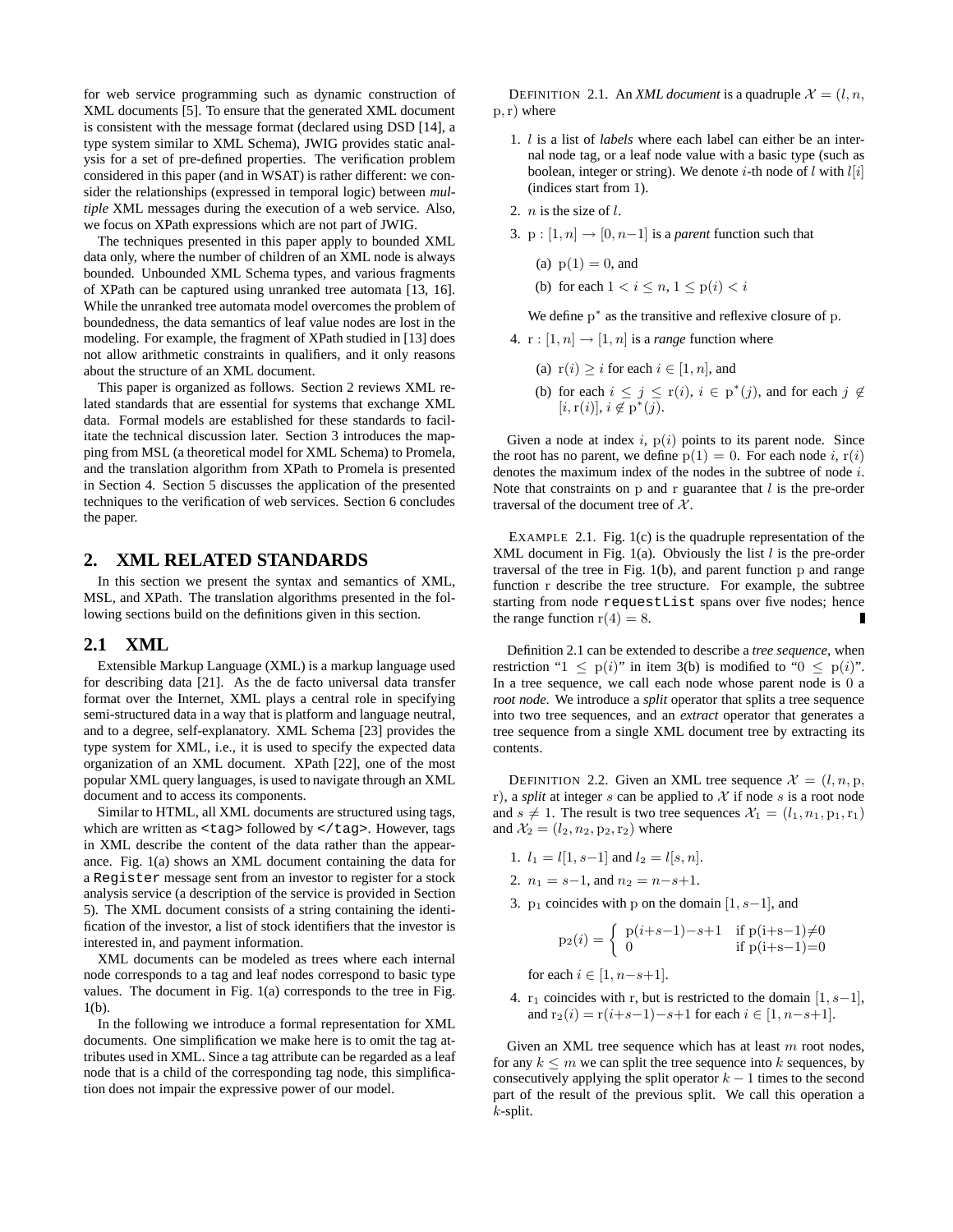

DEFINITION 2.3. Given a single XML tree  $\mathcal{X} = (l, n, p, r)$ , the *extract* operator generates a tree sequence  $\text{extract}(\mathcal{X}) = (l',$  $n', p', r'$  where  $l' = l[2, n], n' = n-1$ , and for each  $i \in [1, n'],$  $r'(i) = r(i+1)-1$  and  $p'(i) = p(i+1)-1$ .

EXAMPLE 2.2. If we apply the exact operator to the XML tree in part (c) of Fig. 1, we get the XML tree sequence  $\mathcal{X}' = (l', n', p',$  $r'$ ) where

 $l' = \{$  investorID, VIP01, requestList, stockID, 0001, stockID, 0002, payment, accountNum, 0425 }  $n'=10$ 

|       |  |                           | 4 5 6 7 |  | 8 I |             |  |
|-------|--|---------------------------|---------|--|-----|-------------|--|
|       |  | $0$   3                   |         |  |     | 8           |  |
| י ו י |  | 2   7   5   5   7   7   . |         |  |     | $10 + 10 +$ |  |

Note that, the tree sequence  $\mathcal{X}'$  can be split at 3 and 8, and there exists a 3-split for  $\mathcal{X}'$ .

# **2.2 XML Schema and MSL**

XML provides a standard way to exchange data over the Internet. However, the parties that exchange XML documents still have to agree on the *type* of the data, i.e., what are the tags that will appear in the document, in what order, etc. XML Schema [23] is a language for defining XML data types. In this paper, we focus on a subset of XML Schema, for example, we do not handle unordered sequence types. Model Schema Language (MSL) [2] is a compact formal model that captures most features of XML Schema. We use a simplified version of MSL with type expressions defined as follows:

$$
g \to b \mid t [g_0] \mid g_1\{m,n\} \mid g_1, \ldots, g_k \mid g_1 | \ldots | g_k
$$

Here  $g, g_0, g_1, \ldots, g_k$  represent MSL types, b is a basic data type such as string, integer or boolean,  $t$  is a tag, and  $m$  and  $n$  are two positive integers where  $m \leq n$ . Intuitively, the semantics of the above MSL type expressions can be summarized as follows:  $t[g_0]$ denotes a type with a root node labeled with  $t$  and children with types that match the sequence of MSL types represented by  $g_0$ ;  $g_1{m, n}$  denotes a sequence of size at least m and at most n where each member is of type  $g_1$ ;  $g_1$ , ...,  $g_k$  denotes an ordered sequence where the first member is of type  $g_1$ , the second member is of type  $g_2$ , and so on; and,  $g_1 | \dots | g_k$  denotes a choice among types  $q_1$  to  $q_k$ . To simplify our presentation, we will assume that the types  $g_1, \ldots, g_k$  that appear in  $g_1, \ldots, g_k$  and  $g_1 | \ldots | g_k$  are derived by the rules " $q \rightarrow b$ " or " $q \rightarrow t[q_0]$ ".

Similar to XML, we can define a "parent function" for MSL types. Given two MSL types g and  $g_i$ ,  $p(g_i) = g$  if there exists a  $g'$  such that either of the following two conditions are satisfied: 1)  $g \rightarrow t [g'] \; \wedge \; g' \rightarrow g_1 \, , \, \ldots \, , g_i \, , \, \ldots \, , g_k, \text{or 2)} \; g \rightarrow t [g'] \; \wedge \; g' \rightarrow$ 

 $g_1 | \ldots | g_i | \ldots | g_k$ . We associate an attribute called "*tag*" with each MSL type g. If g is derived from the rule  $g \to t[g_0]$ , then  $g.tag = t$ ; otherwise *tag* is null.

Formally, an XML document tree sequence  $\mathcal{X} = (l, n, p, r)$  is an *instance* of an MSL type g if one of the following holds:

- 1. when  $g \rightarrow b$ :  $n = 1$  and  $l[1]$  is a leaf node value and its type is b.
- 2. when  $g \to t[g_0]: \mathcal{X}$  is a single XML document tree where  $l[1] = t$  and  $\text{extract}(\mathcal{X})$  is an instance of  $g_0$ .
- 3. when  $g \to g_1\{m, n\}$ : there exists a k-split on X for some integer  $m \leq k \leq n$  such that the resulting tree sequences  $\mathcal{X}_1, ..., \mathcal{X}_k$  are all instances of  $g_1$ .
- 4. when  $g \rightarrow g_1, \ldots, g_k$ : there exists a k-split of X, such that the resulting tree sequences  $X_1, \ldots, X_k$  are instances of  $q_1, \ldots, q_k$  respectively.
- 5. when  $g \to g_1 | \dots | g_k$ : X is an instance of  $g_i$  for some integer  $i \in [1, k]$ .

EXAMPLE 2.3. It is easy to verify that the XML document Register in Fig. 1 is an instance of the following MSL type.

П

```
Register[
 investorID[string],
 requestList[ stockID[int]{1,3} ],
 payment[ creditCard[int] | accountNum[int] ]
]
```
# **2.3 XPath**

In order to write specifications or programs that manipulate XML documents we need an expression language to access values and nodes in XML documents. We use a subset of XPath [22] to navigate through XML trees and return the answer nodes. The fragment of XPath we use consists of the following operators: the child axis  $($ /), the descendant axis  $($ / $/$ ), self-reference  $($ .), parent-reference  $($ ..), basic type test  $(b())$ , node name test  $(t)$ , wildcard  $(*)$ , and predicates ([]). An *XPath expression* is defined with the following grammar

$$
\begin{array}{rcl}\n\exp & \rightarrow & p \mid \text{const} \mid \text{op} \exp \mid \exp \text{op} \exp \\
p & \rightarrow & r \mid /r \mid /r \\
r & \rightarrow & s \mid r/s \mid r //s \\
s & \rightarrow & \ldots \mid n^2 (\mid \exp \mid)^* \mid \text{position()} \mid \text{last()} \\
n & \rightarrow & b() \mid t \mid * \\
\end{array}
$$

where  $n^2$  denotes n or empty string and  $(I exp 1)^*$  denotes zero or more repetition of  $[exp]$ .

In the above syntax rules, an expression on basic types (such as boolean, integer, and string) can be constructed by combining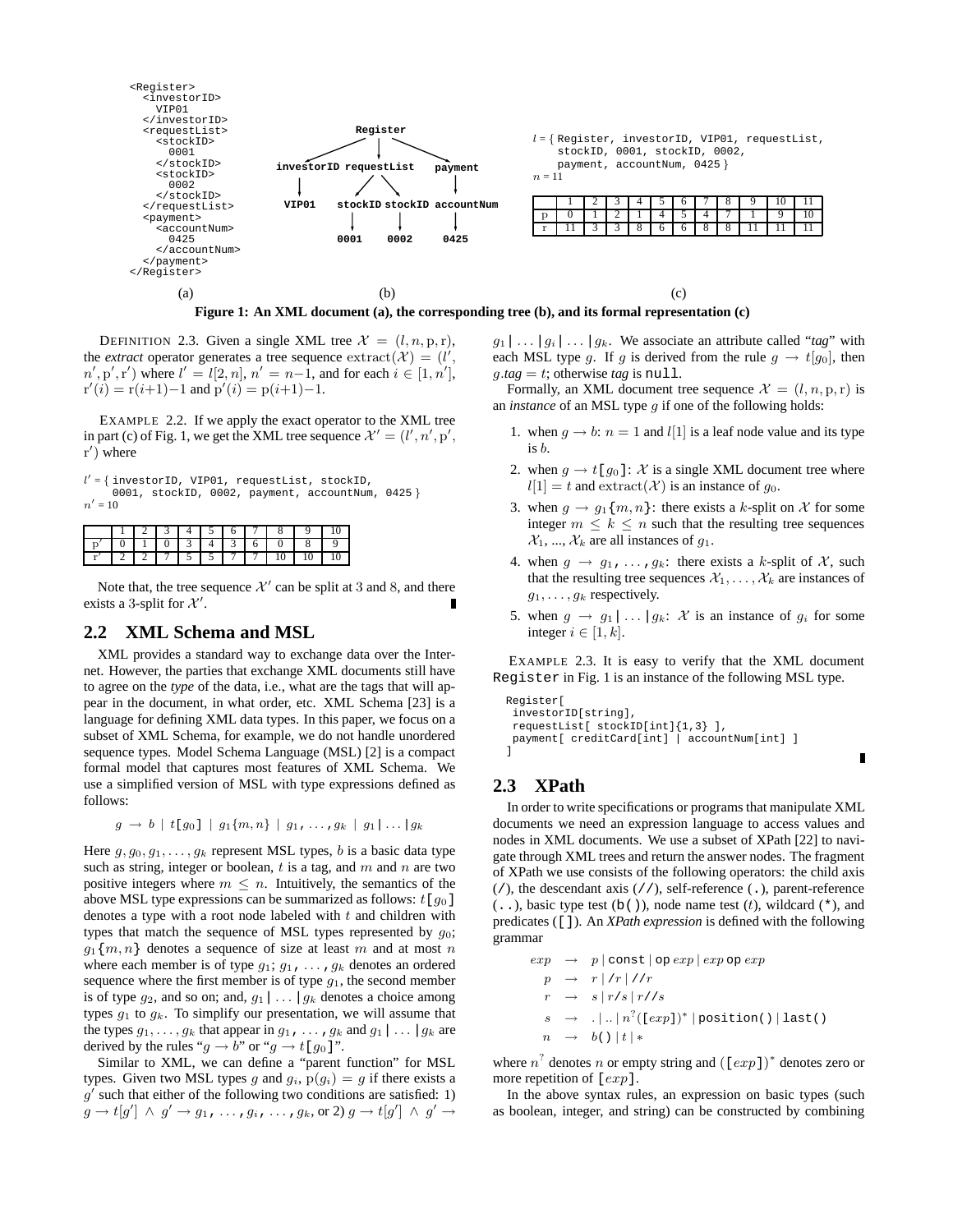*XPath location paths* (represented by p) and constant values (represented by const) with operators on basic types (represented by op). There are two types of location paths: relative location paths and absolute location paths. An absolute location path starts with / or //. A relative location path (represented by  $r$ ) consists of a list of steps (represented by s) which are connected with / or //. The steps in a relative location path are evaluated from left to right. A step can be a self-reference (.), a parent-reference (..), or a more complex form which consists of a node test  $(n)$  and a sequence of predicates of the form  $[exp]$ . A node test *n* has three possible forms: type test  $(b()$ , name test  $(t)$ , and wildcard match (∗). Finally, a step can be a function call such as position() or last() with the following restriction: Function calls can only appear as the last step of a location path.

Formally, an XPath expression accepts inputs of the form  $(c, d)$ where *context* c is a set of node indices in some XML document  $X$ , and d is either a single node in X or a set of values with the same basic type. The set of node indices in the input context must be in ascending order with no repetition. The output of an XPath expression is a set of nodes in the same XML document used in the input, or a set of values. For  $\mathcal{X}(l, n, p, r)$ , let N be the domain of all node indices in  $\mathcal X$  (i.e.,  $[1, n]$ ), and  $DOM$  be the domain of all leaf node values. Then the semantics of an XPath expression exp (as well as a step s, a node test n, and a location path  $r$ ) can be defined as a function:

$$
exp: 2^N \times (N \cup 2^{DOM}) \rightarrow 2^N \cup 2^{DOM}.
$$

Before we formally define the semantics of XPath expressions, we will give some example expressions and the results of evaluating them below. To distinguish node indices from other values we write node indices in bold characters.

EXAMPLE 2.4. Consider the input  $({1}, 1)$ , where 1 is the root node of the XML document presented in Fig. 1, and the following XPath expressions

- investorID,
- //stockID[position() = 2]/int(), and
- $\bullet$  //stockID/int() = 0002

The results are  $\{2\}$ ,  $\{0002\}$ , and  $\{false, true\}$ , resp.

We now present the formal semantics of XPath expressions. We will give the semantics of a node test first, and then a step, and then a location path, and finally an entire XPath expression.

Г

Consider a node test n and an input  $(c, d)$  where c is a set of node indices and d a node in the XML document  $\mathcal{X}(l, n, p, r)$ , the results of  $n(c, d)$  is defined as follows:

- 1. when  $n \to b$  ():  $n(c, d) = \{d' \mid p(d') = d \land l[d'] \text{ is of }$ type b}.
- 2. when  $n \to \pm : n(c, d) = \{d' \mid p(d') = d \land l[d'] = t\}.$
- 3. when  $n \to \star : n(c, d) = \{d' \mid p(d') = d\}$

Basically, rules 1 and 2 select the children nodes of the input node d by their types and tags (resp.), and rule 3 simply returns all the children nodes. Finally, when input d is a set of values,  $n(c, d)$ returns the empty set ∅.

The definition of a step  $s$  is similar. Given a step  $s$  and input  $(c, d)$ , when d is a set of values, s simply returns  $\emptyset$ , and when d is a node of  $X$  the result is defined as follows:

1. when 
$$
s \to \text{... } s(c, d) = \{d\}.
$$
  
2. when  $s \to \text{... } s(c, d) = \{p(d)\}.$ 

3. when 
$$
s \to [exp]
$$
:  
\n
$$
s(c,d) = \begin{cases}\n\{d\} & \text{true} \in exp(c,d) \text{ and } \exp \text{ is a boolean expression} \\
\{d\} & exp(c,d) \neq \phi \text{ and } \exp \text{ is a location path} \\
\emptyset & \text{otherwise.} \n\end{cases}
$$

4. when  $s \to n [exp_1] \dots [exp_k]$ :  $s(c, d) = p'(c, d)$  where

$$
p' = n / [exp1] / [exp2] / ... / [expk]
$$

5. when  $s \to \text{last}$  ():  $s(c, d) = \{|c|\}$ 

6. when  $s \to \text{position}$  ():  $s(c, d) = \{\text{position of d in c}\}\$ 

In rules 1 and 2, the handling of self reference and parent reference is straightforward. For the third rule, the step either returns the singleton set  $\{d\}$  or an empty set, depending on the evaluation of the predicate. Note that when a location path is used as a predicate, it evaluates to true if it returns a non empty set of nodes. Finally, the evaluation of a step which consists of node test plus a series of predicates is reduced to that of an equivalent location path. For example, the step  $stockID[position() = 2]$  is equivalent to a location path stockID/[position()=2]. Given input  $(c, d)$ , function call last() simply returns the singleton set which contains the size of context  $c$ ; position() returns the position of  $d$ in c where position is counted starting from 1.

Given a relative path  $r \to r_1/s$ , and an input  $(c, d)$ ,

$$
r(c,d) = \bigcup_{d' \in r_1(c,d)} s(r_1(c,d),d').
$$
 (1)

According to the above formula the steps of a relative location path are executed one by one from left to right. Note that the context of each step is the result of the previous step. For the case where  $r \rightarrow$  $r_1//s$ , we replace  $r_1(c, d)$  in Equation 1 with the following set  ${n | p^*(n) = n' \text{ for some } n' \in r_1(c, d)}$ . For example, given the XML document in Fig. 1 and the input  $({4}, 4)$ , the first step and the descendants operator of the location path stockID//[position()=3]/int() produces the new context {4, 5, 6, 7, 8}, and the later steps generates the result {0001}.

An absolute location path is defined based on a relative location path. For an absolute location path  $p \rightarrow /r$ , and input  $(c, d)$ ,  $p(c, d) = r({1}, 1)$  where 1 is the root. When  $p \rightarrow r/r$ ,  $p(c, d)$  $=p'(\{1\}, 1)$  where  $p' = .$  //r.

Finally, the semantics of an XPath expression on basic types in the form  $\exp \rightarrow \exp_1$  op  $\exp_2$  is defined as follows:

$$
exp(c, d) = \{v \mid v = v_1 \text{ op } v_2 \ \land \ v_1 \in exp_1(c, d) \ \land \ v_2 \in exp_2(c, d)\}.
$$

Basically, it computes the results of all possible combinations from the value sets of the two operands  $exp_1$  and  $exp_2$ . Unary operators are handled similarly. We assume that operation op is either a relational operator  $(=, \neq, <, > \leq, \geq)$ , or an arithmetic operator  $(+, -, *, /, %)$ , or a boolean operator  $(∧, ∨, ¬)$ . Note that, when used as a condition, a boolean XPath expression evaluates to true if its result set contains at least one true value.<sup>1</sup>

<sup>1</sup>XPath 2.0 (working draft) has a more delicate handling for this scenario. There are two sets of arithmetic/comparison operators: one to support the XPath 1.0 semantics (presented in this paper); the other will raise a type error when any operand contains more than one value. It is not hard to support the second semantics with our approach.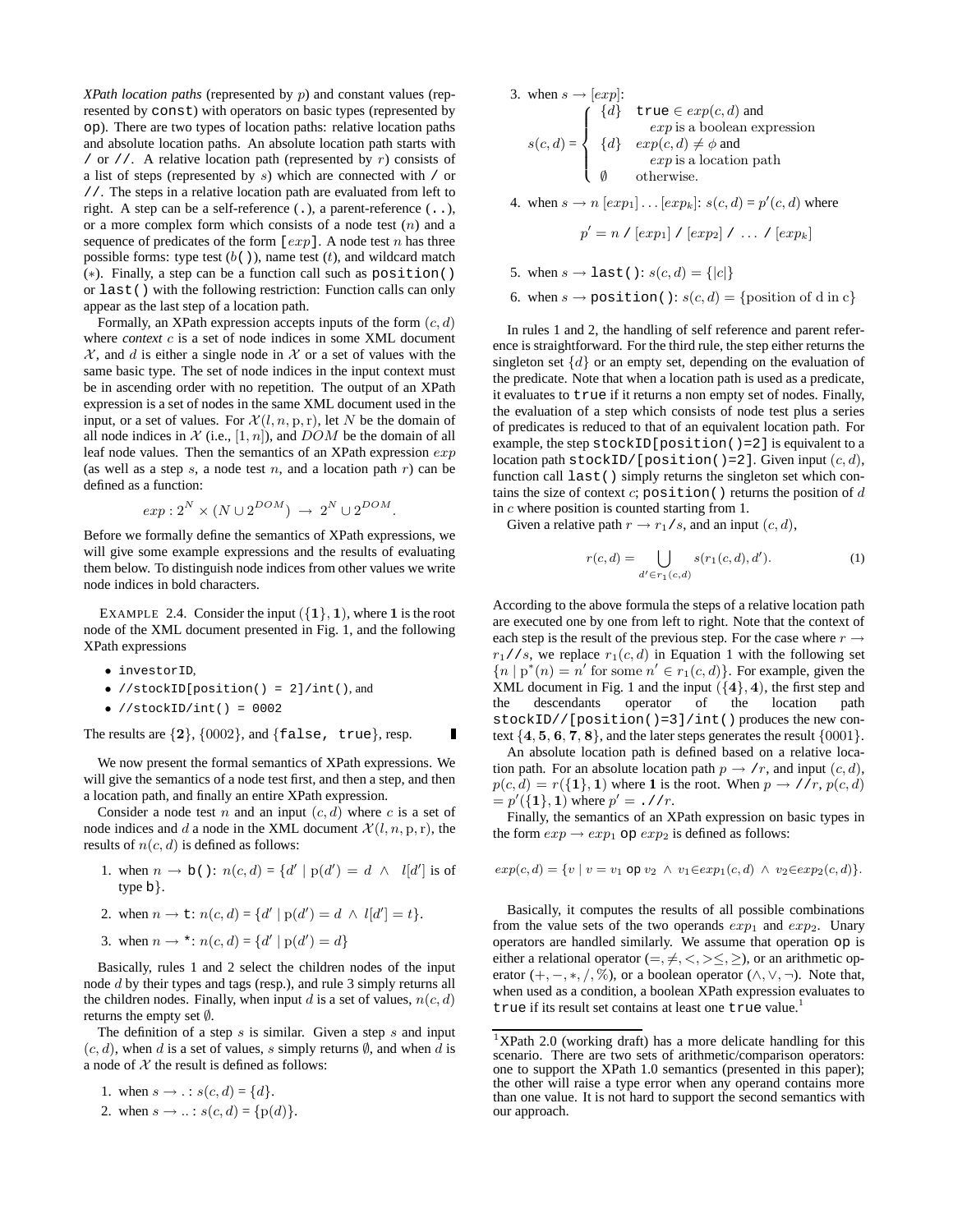| typedef t1_investorID{<br>mtype stringvalue;                                                                                                              | typedef t5 creditCard{<br>int intvalue;<br>$m$ type $\{m$ account Num,                                                                                                                                                  |  |  |  |
|-----------------------------------------------------------------------------------------------------------------------------------------------------------|-------------------------------------------------------------------------------------------------------------------------------------------------------------------------------------------------------------------------|--|--|--|
| typedef t2_stockID{<br>int intvalue;<br>typedef t3 requestList{<br>t2 stockID stockID [3];<br>int stockID occ;<br>typedef t4_accountNum{<br>int intvalue; | m_creditCard}<br>typedef t6 payment{<br>t4 accountNum accountNum;<br>t5 creditCard creditCard;<br>mtype choice;<br>typedef Register{<br>t1 investorID investorID;<br>t3 requestList requestList;<br>t6_payment payment; |  |  |  |

**Figure 2: Promela translation of Example 2.3**

# **3. FROM MSL TO PROMELA**

In this section we focus on mapping types in MSL to Promela. We present an example translation in Fig. 2, and the translation algorithm is given in Fig. 3.

Fig. 2 is the Promela translation of the MSL type given in Example 2.3. Clearly each MSL basic type has a straightforward mapping to Promela. For example, int and boolean are mapped to Promela type int and bool respectively. MSL type string is mapped to mtype (enumerated type) in Promela, e.g., the leaf node value of investorID. In the XPath translation, which will be explained later, all string constants will be collected, declared, and used as symbolic constants of mtype. We assume strings are used solely as constants, and we do not expect any operators to change values of these mtype variables.

Translation of complex MSL types is more complicated. Generally, each MSL complex type is translated into a corresponding typedef (record) type in Promela. For example, the Register type in Example 2.3 is mapped into Promela declaration typedef Register, and the intermediate type requestList inside Register is translated into typedef t3 requestList. Prefixes such as  $t3$  are added to prevent name collisions for intermediate types. Since each intermediate MSL type is a child of its parent type, in the Promela type declaration for its parent type, it has a corresponding attribute definition. For example, the statement "t3 requestList requestList" defines the attribute requestList in typedef Register. When an intermediate MSL type has multiple occurrences, e.g., the stockID element, it is defined as an array with its max occurrence as the array size. In addition, an additional variable (e.g. stockID occ) is defined in its parent type to record its actual occurrence. For the MSL types constructed using the choice operator |, a variable choice is used to record the actual type chosen in an XML instance of the MSL type (e.g., the choice attribute declared in t6 payment).

In Fig. 3 we present a procedure  $tr$ , which takes an MSL type declaration g as its input, and generates two strings as its output. The first string, i.e.,  $\text{ret}[1]$ , contains the type declaration for q (as well as all the necessary type declarations for its intermediate types). The second output is the attribute definition for  $q$ , if  $q$  is an intermediate type. For example, when the procedure is called for intermediate type requestList, ret[1] contains the declaration of t2 stockID and t3 requestList, and ret[2] contains "t3 requestList requestList;". (We do not show the generation of separator ";" in Fig. 3, however, it can be handled easily). As shown in Fig. 3, the function body of tr processes the input MSL type declaration recursively according to the syntax rules. Note that, it properly handles the issues such as array declaration for types with multiple occurrences and complex types constructed using choice operator.

```
// ret[1]: type declaration for g, including intermediate types.
// ret[2]: attribute definition for the input g if g is intermediate.
function tr(g: MSL): String[2]
begin
   String ret1, ret2;
    switch case
       g \rightarrow b:
          ret1 = null;ret1 = \frac{tan}{1},<br>ret2 = b + \cdots + b + \text{Value};
       g \rightarrow t[g_0]:
          if (g is an intermediate type) then
             type = generate a unique name;
              ret1 = tr(g<sub>0</sub>)[1] + "typedef" + type + "{" + tr(g 0)[2] + "}";
             ret2 = type + " " + t;else
             ret1 = tr(g<sub>0</sub>)[1] + "typedef " + t + "{" + tr(g <sub>0</sub>)[2] + "}";
             ret2 = null:
          end if
       g \rightarrow g_1\{m, n\}:
          ret1 = tr(g_1)[1];ret2 = tr(g_1)[2] + "[''+n+"]" + "int" + g_{1} . tag + "occ"q \rightarrow q_1, q_2, \ldots, q_k:
          ret1 = tr(g_1)[1] + tr(g_2)[1] + ... + tr(g_k)[1];\text{ret2} = \text{tr}(g_1)[2] + \text{tr}(g_2)[2] + \ldots + \text{tr}(g_k)[2];g \rightarrow g_1 | g_2 | \ldots | g_k:
          ret1 = tr(g_1)[1] + tr(g_2)[1] + ... + tr(g_k)[1] + ...\text{inttype } {"+"m"+g 1.tag + ... +"m"+g k.tag +"}";<br>ret2 = tr(g<sub>1</sub>)[2] + tr(g<sub>2</sub>)[2] + ... + tr(g<sub>k</sub>)[2] + "mtype choice";
    end switch
   return (ret1, ret2)
end
```
**Figure 3: Translation from MSL to Promela**

### **4. FROM XPATH TO PROMELA**

In this section we present the translation algorithm from XPath to Promela. We start with a brief discussion of the use of XPath expressions in XML manipulating software, then we study a motivating example, and finally we present the translation algorithm.

Consider the use of XPath in languages with XML data manipulation such as BPEL4WS and WSCI. There are basically two types of usage: 1) boolean XPath expressions are used in branch or loop conditions, and 2) location paths and arithmetic expressions are used on the left and right hand sides of assignment statements, respectively. We handle these two cases separately since the semantics of XPath expressions can depend on the context they are used. For example, when a location path is used as a boolean condition its meaning is different than the case where it is used on the left hand side of an assignment. Since the implementation of these two cases are similar, in the remainder of this paper, we concentrate only on the translation of boolean XPath expressions.

#### **4.1 A Motivating Example**

Consider the following XPath boolean expression where XML variable register is of MSL type Register as defined in Example 2.3, and the MSL type of variable request consists of a single child  $stockID$  (in XPath the prefix  $\hat{\varsigma}$  is used to denote variable names):

```
$request//stockID/int()=
$register//stockID[int()>5][position()=last()]/int() (2)
```
An XPath expression following a variable name is evaluated on the value of the variable (which is an XML document) starting with the context  $({1}, 1)$ , where 1 is the root node of the corresponding XML document. The above expression queries whether in the XML document register the last stockID which has a value greater than 5 is equal to the stockID of request. Its corresponding Promela translation is shown in Fig. 4.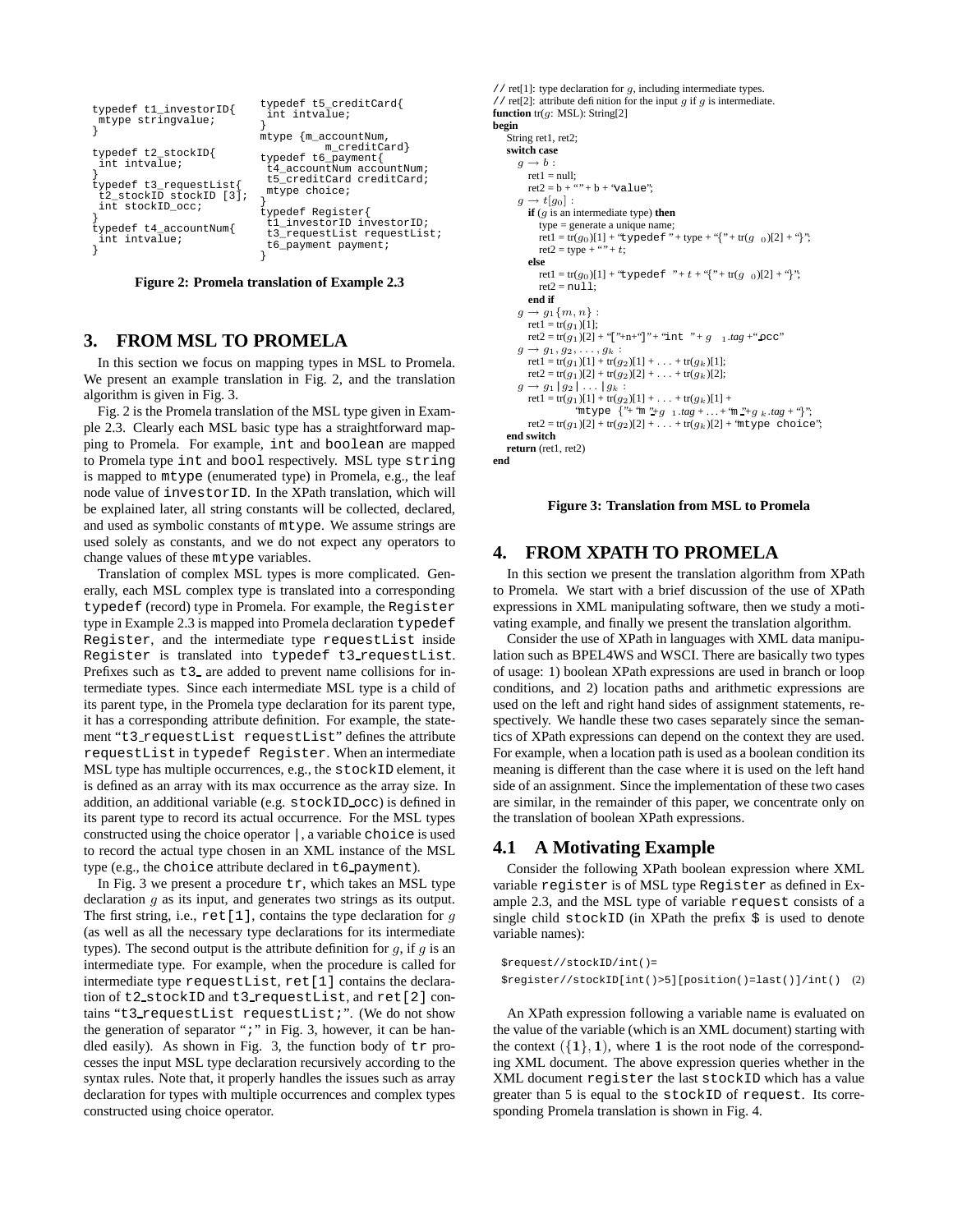```
1 /* result of the XPath expression */<br>2 bool bResult = false;
  bool bResult = false;
3 /* results of the predicates 1, 2, and 1 resp. */
4 bool bRes1, bRes2, bRes3;
5 /* index, position(), last(), index, position() */
6 int i1, i2, i3, i4, i5;
7
8 i2=1;
9 /* pre-calculate the value of last(), store in i3 */
10 i4=0; i5=1; i3=0;
11 do
12 :: i4 < v_register.requestList.stockID_occ
1314 /* compute first predicate */
15 bRes3 = false;
16 if
17 :: v_register.requestList.stockID[i4].intvalue>5
18 -> bRes3 = true
19 :: else -> skip<br>20 fi:
20 fi;<br>21 if
21 if<br>22 ::
     22 :: bRes3 -> i5++; i3++;
23 :: else -> skip
24 fi;<br>25 i4+
     i4++;26
27 :: else -> break;
28 od;
29 /* translation of the whole expression */
30 i1=0;
31 do
32 :: i1 < v_register.requestList.stockID_occ
33<br>34/* first predicate */35 bRes1 = false;<br>36 if
      36 if
37 :: v_register.requestList.stockID[i1].intvalue>5<br>38 -> bRes1 = true
38 -> bRes1 = true<br>39 :: else -> skip
39 :: else -> skip<br>40 fi;
40 fi;<br>41 if
41 if<br>42 ::
42 :: bRes1 -><br>43 /* secon
         /* second predicate */44 bRes2 = false;<br>45 if
45 if<br>46 ::
46 :: (i2 == i3) \rightarrow bRes2 = true;<br>47 :: else -> skip
47 :: else -> skip<br>48 fi;
48 fi;
         i.f.50 :: bRes2 - > 51 /* transl
           7* translation of expression */5253 :: (v_request.stockID.intvalue ==
54 v_register.requestList.stockID[i1].intvalue)
55 -> bResult = true;
56 :: else -> skip
57 fi
58 :: else -> skip
59 fi;
60 /* update position() */
61 i2++i62 :: else -> skip
63 fi;
64 \t i1++;65 :: else -> break;
66 od;
```
#### **Figure 4: XPath to Promela Example**

Note that we have four boolean variables and five integer variables in the Promela translation. Boolean variable bResult is used to record the evaluation result of the whole XPath expression, bRes1 and bRes2 are used for evaluation of the two predicates on the right hand side of the expression, and bRes3 is used during the evaluation of the last() function. Integer variables i1 and i4 are used as array indices in different parts of the Promela code, i3 records the value of function call last(), and i2 and i5 are used for position() function.

It is not hard to see that we can compute the value of last()

prior to the evaluation of the whole XPath expression, and we record its value in i3. The main body of the calculation is a loop searching for the proper value of array index i4 which satisfies the first predicate (value of stockID greater than 5).

The main body to compute the whole boolean XPath expression is similar. There is a loop searching for the proper value of array index i1, and the code handling two predicates are nested. Note that position variable i2 and array index i1 are properly updated. According to the semantics of boolean expressions in the XPath standard, bResult is set to true once we find a value of i1 satisfying the boolean expression.

Finally, note that there are more efficient Promela translations than the one presented in Fig. 4. For example, integer variable i4 (for array index) can be reused to replace i1. In our implementation, we have a variable assignment optimizer to achieve this objective. However, we omit the details of its implementation here to simplify the presentation.

### **4.2 Supporting Data Structures**

We can make the following observations based on the motivating example shown in Fig. 4: (1) Every XPath language construct (expression, path, step) corresponds to a Promela code segment. For example, the boolean XPath expression shown in Equation 2 corresponds to the whole Promela code in Fig. 4, its right hand side corresponds to the whole code with lines 51 to 57 left blank, and the left hand side corresponds to an "empty" statement since no code is generated for it. (2) In particular, loops are generated for those steps which generate XML data that corresponds to an MSL type with multiple occurrences (i.e., types declared as  $g\{m, n\}$ ). For example, the step stockID in the right hand side corresponds to the loop from line 30 to line 66. (3) The generated code segments are embedded into each other. For example the segment (lines 34 to 63) that corresponds to " $[int() > 5]$ " is embedded in the code for step stockID; while it embeds the code for predicate "[position()=last()]" (lines 43 to 59). (4) The generated code can be regarded as an nested-loop which simulates the search procedures for each location path, and the evaluation of the boolean expression is placed in the body of the inner-most loop.

Our translation algorithm needs a mechanism to represent the structure of the input XML document and an approach to conveniently capture the Promela code segments that are generated and embedded into each other. Hence, we introduce two data structures which will be used in the translation algorithm: a *type tree* structure which represents the MSL types and a *statement macro* which represents (partially) generated Promela code segments. We also define several functions that manipulate these data structures.

**Type Tree.** We use the type trees to statically represent the input and output of an XPath location path (or a step). Given an XML variable and its MSL type, it is straightforward to derive the corresponding type tree. For example, Fig. 5 is the corresponding type tree for XML variable register in Equation 2, with the MSL type given in Example 2.3. Note that each node in the type tree corresponds to a subexpression of the MSL type expression given in Example 2.3, where the root node corresponds to the whole type expression. Hence, each node also corresponds to an MSL type.

In a type tree, each node is labeled with an MSL type (for the root node, it is also labeled with the XML variable name). Note that if the associated MSL type has multiple occurrence, the node is equipped with an additional index. For example, index i1 is associated with node 5 in Fig. 5. Recall that an MSL type with multiple occurrence is translated into an array in Promela. This index is used to access the elements of that array. For each node in a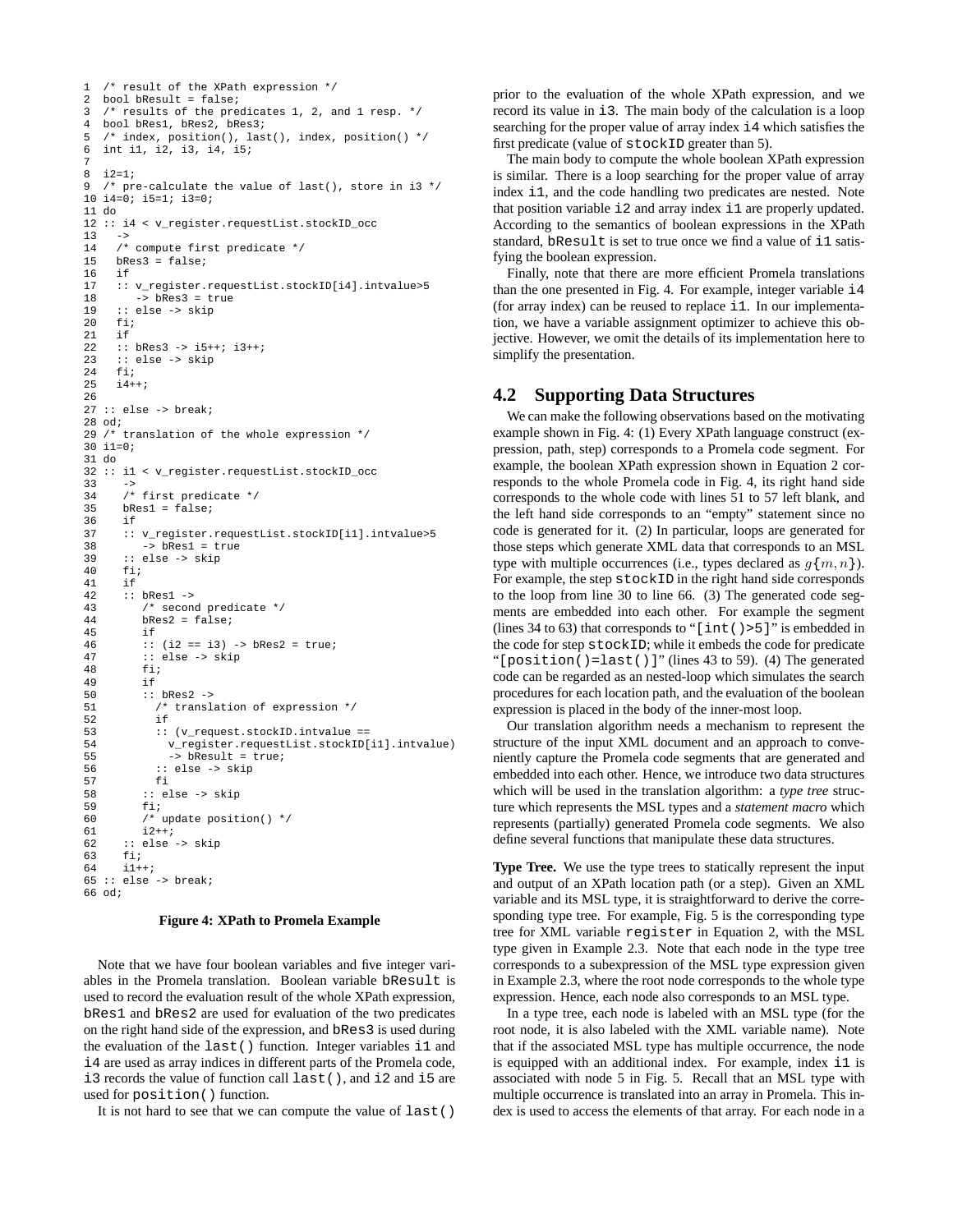

**Figure 5: Type-Tree for Variable register**

type tree, by tracing back to the root of the tree, we can get its *qualified name*, i.e., the expression in the Promela translation which accesses the data with the type represented by that node. For example, v register.requestList.stockID[i1].intvalue is the qualified name of node 6, where the prefix  $v_i$  is automatically added by the system to avoid name collision, and the intvalue is the name of the attribute with the basic type int.

We now define a number of functions on type trees. Given a type tree  $t$ , and an XPath step  $s$ , function MarkChild $(t,s)$  proceeds as follows: (1) unmark all marked nodes in  $t$ , and (2) for each node that is unmarked in step 1, mark its children which are the results of executing step  $s$ , and (3) return the modified  $t$ . For example, let  $t_r$  be the type tree in Fig. 5 where node 1 is the only marked node (marked with "\*"), let s be the step "requestList". The result of MarkChild( $t_r$ ,s) is the same type tree where node 4 is the only marked node. Other functions such as  $MarkParent(t)$ , MarkAll(t),  $MarkRoot(t)$  work in a similar way. For example, nodes 6,9, and 11 are the marked nodes after executing MarkChild(MarkAll( $t_r$ ), " $int()$ ").

**Statement Macro.** In our translation algorithm, each XPath construct corresponds to a Promela code segment. A code segment can be regarded as a list of statement macros which are sequentially concatenated using ";". A statement macro (or simply macro) captures a block of Promela code for a certain functionality, and each macro has at most one *BLANK* space where another Promela code segment can be embedded. There are five types of macros we are using in our translation algorithm which are summarized below. A macro can have input parameters, and in the corresponding Promela code, the appearance of these parameters will be replaced by the actual input value when the macro is used.

| <b>Statement Macro</b> | Promela Code                                                                                                        |  |  |  |
|------------------------|---------------------------------------------------------------------------------------------------------------------|--|--|--|
| IF(v)                  | if<br>$v \rightarrow BLANK$<br>1:1<br>else -> skip<br>$\mathbf{1}$<br>fi                                            |  |  |  |
| FOR(v, l, h)           | $v = l - 1$<br>do<br>$v \leq h \Rightarrow BIANK$<br>$\mathbf{1}$<br>$v + +$<br>else -> break<br>$\mathbf{1}$<br>od |  |  |  |
| <b>EMPTY</b>           | <b>BLANK</b>                                                                                                        |  |  |  |
| INC(v)                 | $\mathcal{V}$<br>$+ +$                                                                                              |  |  |  |
| INT(v,a)               | v<br>$\boldsymbol{a}$                                                                                               |  |  |  |

Fig. 6 presents a set of macros organized as a tree. There are two types of edges from a child to its parent: the embedment edge which is shown as a solid arrow and the sequential composition edge which is shown as a dotted arrow. We call such a tree a *macro tree*. In fact, any Promela code generated for an XPath expression construct can be captured using one or a set of macro trees. Given

a macro tree, it is straightforward to generate the corresponding Promela code. For example, the macro tree in Fig. 6 corresponds to the code segment from line 30 to line 66 (with line 51 to line 57 as *BLANK*) in Fig. 4.



**Figure 6: Code Sample**

We associate two attributes with each macro: an input type node, and an output type node from a type tree. For each macro, the input node characterizes the starting node where the macro starts searching, and the output node is the starting point of its embedment. For example in Fig. 6, macro  $FOR(i1,1,3)$  is the corresponding code for the step "//stockID" in the location path at the top of the figure. Its input type node is the type node 1 in Fig. 5, which corresponds to the type of the XML variable register. Its output node (also the input node for its embedment) is the type node 5 (with MSL type stockID), which is the result of evaluating the step on the input type node. In our translation, except for concatenating code for two expressions, the input node of embedded code should match the output node of the *BLANK* where it is inserted.

We also associate a hashtable with each macro, which records the mapping from XPath location paths to qualified names. For example, the hashtable of the last EMPTY macro in Fig. 6 will map the location path shown in Fig. 6 (i.e., right hand side of Equation 2) to qualified name of node 6, i.e., the expression "v register.stockID[i1].intvalue".

We have three different functions to embed macros into each another: MatchInsert( $c_1, c_2$ ), InsertAll( $c_1, c_2$ ), and InsertAndReplace( $c_1,c_2$ ). All these functions return one macro tree that is the result of embedding  $c_2$  into the *BLANK*s of  $c_1$ . In our translation,  $c_1$  is always guaranteed to be a single macro tree, while  $c_2$  can be a set of macro trees. The MatchInsert function requires that the inserted macro tree must match the output node of its host; while InsertAll and InsertAndReplace do not require matching. When inserting  $c_2$  into the *BLANK*s of  $c_1$  InsertAndReplace replaces the location paths in  $c_2$  with qualified names based on the hashtable of the host.

Function  $GenCode(n)$  generates a macro tree given a type node n. GenCode relies on a global registry  $R$  which registers index variables that are processed before. The function traces back from the current type node to the root type node. Whenever an unprocessed index is encountered, a FOR macro is generated for that index, and the index is registered in R. When a new FOR macro is generated, the old FOR macro generated before is embedded in the new macro to form a nested loop. For example, if index i1 has not been processed, GenCode( $n_6$ ) generates a FOR(i1,1,3), given  $n_6$ is the node 6 in Fig. 5.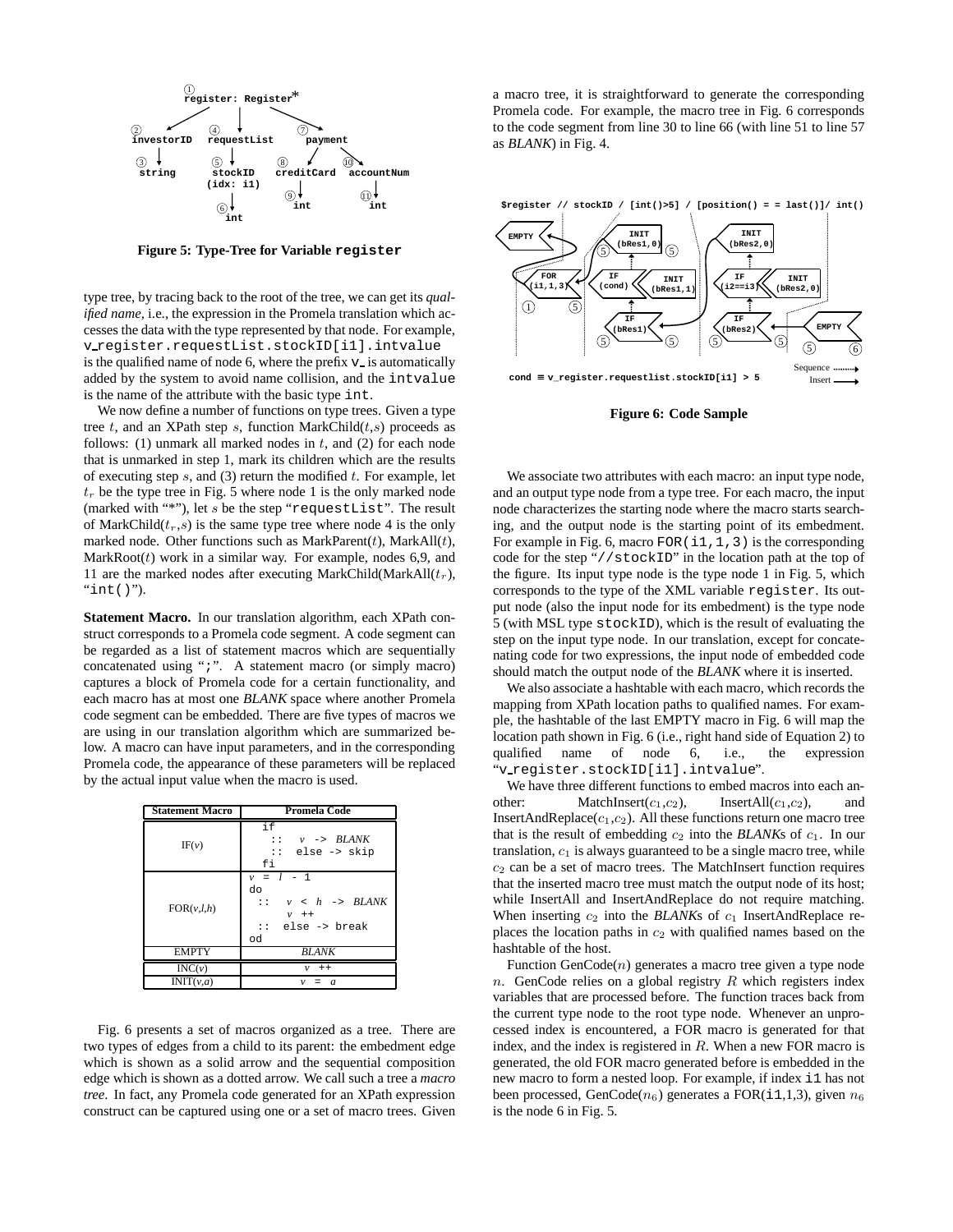```
(1) exp \rightarrow exp_1 op exp_2:
        exp1.inTree = exp.inTree
        exp2.inTree = exp.inTree
        If exp is intermediate Then
           exp.code = InsertAll(exp1.code,exp2.code)
        else
           exp.code =
             InsertAndReplace(InsertAll(exp1.code, exp2.code),IF(exp))
                where the BLANK of IF(exp) is filled with "exp.var = true"
        End If
(2) exp \rightarrow op exp_1:
        exp1.inTree = exp.inTree
        exp.code = exp1.code
(3) exp \rightarrow const :
        exp.code = EMPTY
(4) exp \rightarrow p:
        p.inTree = exp.inTree
        exp.code = p.code
(5) p \to \$ \lor p_1:
        p_1.inTree = generate a type tree for \dagger vp.outTree = p_1.outTreep.code = p1.code
(6) p \rightarrow / p_1 | // p_1:
        If p \rightarrow /p_1 Then
          p1.inTree = MarkRoot(p.inTree)
        Else
           p1.inTree = MarkAll(p.inTree)
        End If
        p.code = p1.code
        p.outTree = p_1.outTree(7) p \rightarrow p_1 / s | p_1 // s :
        p1.inTree = p.inTree
        If p \rightarrow p_1/s Then
           s.inTree = MarkRoot(p1.outTree)
        Else
           s.inTree = MarkAll(p1.outTree)
        End If
        p.code = MatchInsert(p1.code,s.code)
        p.outTree = s.outTree
(8) s \rightarrow \cdots.outTree = s.inTree
        s.code = EMPTY
(9) s \rightarrow \ldotss.outTree = MarkParent(s.inTree)
        s.\mathit{code} = \mathrm{EMPTY}(10) s → b() | t | * :
        s.outTree = MarkChild(s.inTree,s)
        s.\textit{code} = \{c_1, \ldots, c_k\} where
           c_i is GenCode(d_i) for each type node d_i in s.outTree(11) s \rightarrow [exp]:
        exp.var = a unique variable name
        s.outTree = s.inTree
        s.code = exp.code ";" IF(exp.var)
```


# **4.3 Syntax Directed Translation Algorithm**

Now we discuss the syntax directed translation algorithm which is presented in Fig. 7. Each non-terminal (e.g.  $exp, p, s$ ) has one inherited-attribute: *inTree*, and two synthesized-attributes: *outTree* and *code*. Attributes *inTree* and *outTree* are both type trees, and they are used to capture the input and output of XPath language constructs, respectively. Attribute *code* is a set of macro trees, which records the generated Promela code that corresponds to the non-terminal. Non-terminal exp has an additional attribute *var*,

which is the boolean variable that records the evaluation results for the exp. The *var* attribute is not null if and only if exp is not an intermediate expression (e.g. exp is used as a branch condition in host language or it is a predicate in another XPath location path). For example, when generating the Promela code (Fig. 4) for Equation 2, the attribute var for the boolean expressions in predicates "[int()>5]" and "[position()=last()]" are bRes1 and bRes2 respectively.

**Handling of Expressions.** Rules 1, 2, 3, and 4 handle the translation of XPath (boolean or arithmetic) expressions. In rule 1 both subexpressions inherit the *inTree* from exp. For example, when evaluating Equation 2 the *inTree* to inherit is null. For another example, when processing the expression "int() > 5", the *inTree* to inherit is a version of the type tree shown in Fig. 5 where the node 5 is the only marked node. We will discuss where instances of type trees are generated later in the handling of XPath location paths.

The *code* of exp is synthesized from the *code* of the two subexpressions. The basic idea is to embed the code generated by  $exp<sub>2</sub>$ into the code of  $exp<sub>1</sub>$ , regardless of the matching of input/output type node (by the use of InsertAll instead of MatchInsert). If exp is not intermediate (e.g. it is used as a boolean branching condition), we need additional processing (calling InsertAndReplace) to insert another IF macro into the synthesized code. The IF macro assigns true to attribute *var* if the exp evaluates to true. Hence the generated code evaluates the boolean expression and stores the result in *var*. For example, as we mentioned earlier, the code for the right hand side of Equation 2 is the whole code in Fig. 4 except lines 51 to 57 are *BLANK*, and the code for the left hand side is an EMPTY macro. When we synthesize the *code* for Equation 2 from these two subexpressions, an IF macro (which assigns the *var*, i.e., the bResult) is embedded in that *BLANK* (lines 51 to 57) by the call to InsertAndReplace. Note that the location paths of Equation 2 are replaced by qualified names.

The rest of the expression related syntax rules, i.e., rules 2, 3, and 4, work in a similar way: they pass down information *inTree* to subexpressions, and synthesize *code* and *outTree* from subexpressions. Finally, note that *outTree* is not used in the syntax rules for expressions.

**Handling of Location Paths.** Rules 5, 6, and 7 handle the translation of an XPath location paths. In rule 5, where a location path is associated with an XML variable, a corresponding type tree is generated and passed to the steps of the path. For example, to handle the right hand side of Equation 2, the type tree in Fig. 5 is generated. Note that even for the same XML variable, when a new type tree instance is generated, the index attributes should have unique names. For example, when pre-calculating the value of last() (line 11 to 28), another type tree is generated for XML variable register, and the index of node 5 is i4 (instead of the i1 in Fig. 5).

Rule 6 handles the absolute location paths, where the inherited attribute *inTree* is handled differently for XPath operator "/" and "//" respectively. Rule 7 processes a path, step by step and from left to right, as it passes the *outTree* of the partial path  $p_1$  to the step s on the right. Note that when synthesizing *code*, we need to match the type node when embedding macros, so MatchInsert is called.

**Handling of Steps.** Rules 8, 9, 10, 11 handle steps. The semantics of rules 8 and 9 is clear. Rule 11 calls MarkChild function to symbolically execute the step s on the  $inTree$ . For each type node  $d_i$ in the *outTree*, function GenCode is called to generate a macro tree for  $d_i$ . Finally, rule 11 handles the case when the step is a predicate,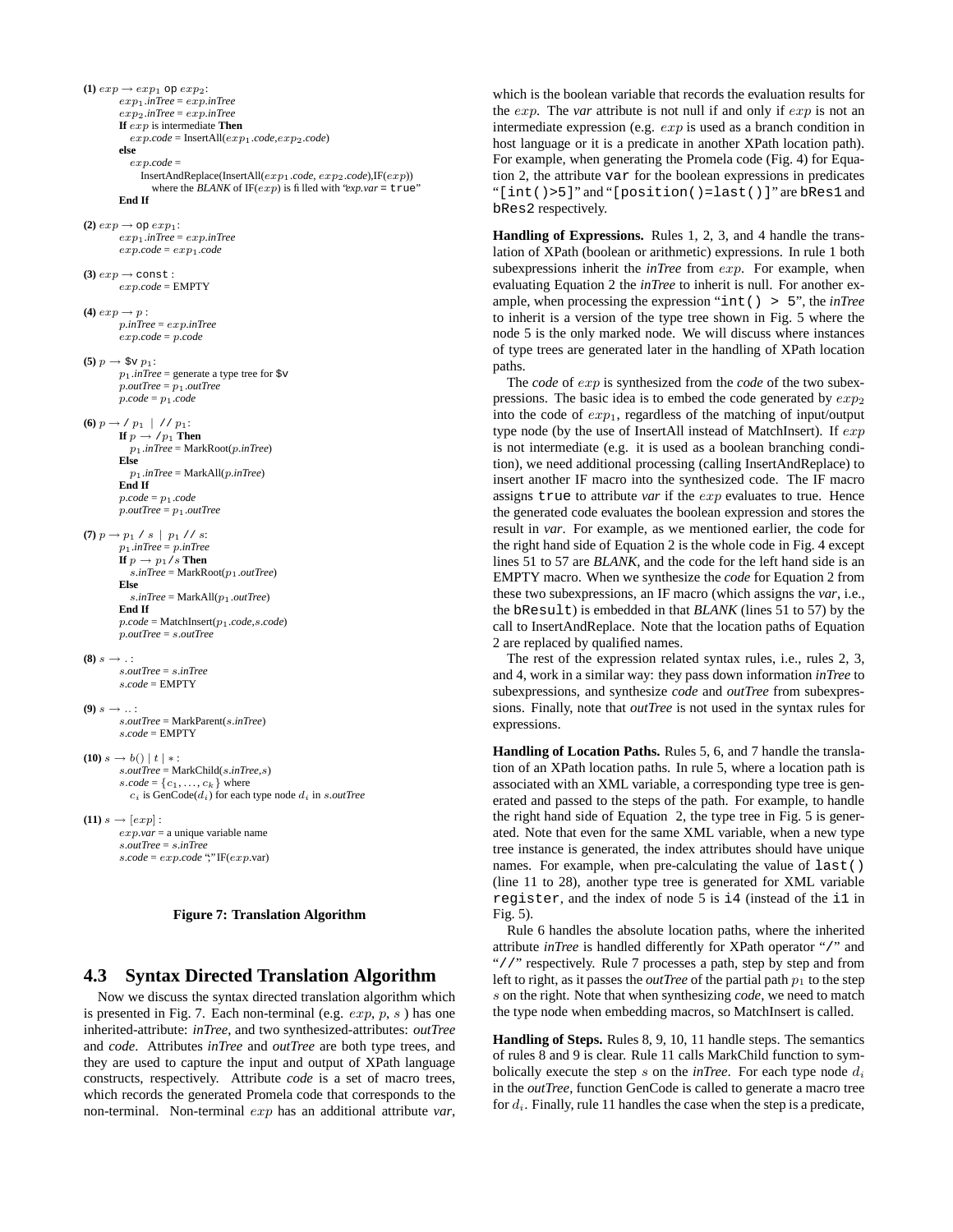for example, the boolean expression "int() > 5" (let us call it  $e_2$ ) in Equation 2. Its synthesized code consists of two parts: an evaluation code for the expression (lines 35 to 40 for the evaluation of  $e_2$ ), and an IF macro (lines 41 to 63) which allows insertion of code for later steps (lines 44 to 61).

# **4.4 Handling of Function Calls**

The handling of position() and last() calls is a little bit more complicated, though the idea is similar: substitute the appearance of a function call with an integer variable, and properly update its value so that when the function is called the integer variable contains the right value.

Each position() (or last()) call has an *owner* which is an non-intermediate boolean XPath expression where the call appears. For an owner exp, we need another attribute called *prefix* which contains Promela macros (just like the *code* attribute). The code in *prefix* will be placed ahead of the code contained in *code* to form the complete code for the owner.

When a position () call is encountered, we acquire a unique integer variable for that call (let it be  $v$ ). Then we append the macro  $INT(v,1)$  in the *prefix* attribute of *owner* and insert the  $INC(v)$ in the *BLANK* of the macros generated by the immediate previous step. For example, to handle the position() of Equation 2, the integer variable i2 is acquired, and its initialization statement is at line 8, and its update statement is at line 61 (which is inside the *BLANK* of the code that corresponds to the previous step "[int()>5]").

The handling of last() is even more complicated: it works in three modes: normal mode, copy mode, and processed mode. The normal mode is for the first time the last() call is encountered; in the copy mode the last() is encountered for a second time when the pre-calculation code is being generated; the processed mode is the case where the value for the last() call has been precalculated and this value should not be changed any more. Consider the last() call in Equation 2 as an example. In the normal mode, we acquire an integer variable for the last() call (i.e., i3), and call the handling of its owner (i.e., Equation 2) to pre-calculate the value of last() (hence line 9 to line 28 will be generated). Now when the second translation of Equation 2 reaches the last() call, it is in the copy mode. The initialization and update statements are generated for the pre-calculation code (i.e., line 10 and line 22). When we return from the pre-calculation, the processing of the last() enters the processed mode, and i3 is not allowed to be changed. The appearance of last() in the second predicate is replaced by i3.

EXAMPLE 4.1. The translation of Equation 2 is split into two recursive translation tasks on its left and right hand paths. It is not hard to see that the left hand side generates an EMPTY macro. Now we concentrate on the right hand side, which is converted to the following form:

#### \$register//stockID/[int()>5]/[position()=last()]/int()

The translation algorithm will start from \$register and then processes steps from left to right. First a type tree for register (as shown in Fig. 5) is generated. Then function MarkAll is called, and the resulting tree is passed as the *outTree* to step stockID. In the *outTree* of step stockID, node 5 will be the only marked node. Then function GenCode is called for node 5, which generates a FOR macro that corresponds to lines 31 to 65 in Fig. 4 (with lines 34 to 63 as *BLANK*). The handling of the next step [int()>5] is similar, where an IF macro is generated and embedded into the FOR macro generated before. For the third step

[position()=last()], integer variables i2 and i3 are acquired for the function two calls respectively. The initialization and update statements for position() are generated (line 8 and line 61). However since it is in the normal mode for last(), we do not generate any code for last(). Instead, the translation of Equation 2 is called again for the pre-calculation of last(), and lines 9 to 28 are generated. After the return from the second translation call on Equation 2, the first translation call advances to the last step int which generates an EMPTY macro whose hashtable contains the information that maps the right hand side location path to the corresponding qualified name. Finally, when synthesizing the *code* attribute for Equation 2, an IF macro (lines 51 to 57) is inserted and the two location paths in Equation 2 are replaced with qualified names.

# **5. APPLICATIONS**

In this section we discuss the applications of our techniques to the verification of web services. We present a case study, where our techniques help to identify a very delicate design error of XPath expressions in a conversation protocol. Then, we briefly discuss our work on verifying interacting BPEL4WS web services, and the Web Service Analysis Tool (WSAT), where the techniques presented in this paper constitute the basis.

A conversation protocol [3, 7, 9] is a top-down specification, which specifies desired global behaviors (message sequences) of a composite web service. Formally, a *conversation protocol* is a tuple  $\langle (P, M), A \rangle$  where the composition schema  $(P, M)$  defines the set of peers (participants of the composite web service), and the message classes that are transmitted among peers. A is a Guarded Finite State Automaton (GFSA)  $A = (M, T, s, F, \Delta)$ , where M is the set of message classes as defined in the composition schema (here a message class consists of an MSL type, the sender and receiver), T is a finite set of states,  $s \in T$  is the initial state,  $F \subseteq T$ is a set of final states, and  $\Delta$  is the transition relation. Each transition  $\tau \in \Delta$  is of the form  $\tau = (s, (c, g), t)$ , where  $s, t \in T$  are the source and the destination states of  $\tau, c \in M$  is a message class and g is the *guard* of the transition. A guard consists of a guard condition and a set of assignments. A transition is taken only if the guard condition evaluates to true. The assignments specify the contents of the message that is being sent. Given a transition  $\tau = (s, (c, g), t)$ where peer  $p$  is the sender of the message of type  $c$ , then guard  $g$  is a predicate of the following form:  $g(m, \vec{m})$ , where m is the message being sent, and the vector  $\vec{m}$  contains the last instance of each message type that is received or sent by peer  $p$ . Guards are written using XPath expressions.

We now present a conversation protocol named Stock Analysis Service (SAS). Fig. 8 presents its overall structure and control flow, and Fig. 9 is a fragment of its formal specification. As shown in Fig. 8, SAS involves three peers: Investor (Inv), Stock Broker Firm (SB), and Research Department (RD). Inv initiates the stock analysis service by sending a register message to SB. SB may accept or reject the registration. If the registration is accepted, SB sends an analysis request to RD. RD sends the results of the analysis directly to Inv as a report. After receiving a report, Inv can either send an ack to SB or cancel the service. Then, SB either sends the bill for the services to Inv, or continues the service with another analysis request.

In Fig. 9 we present a partial specification of the SAS protocol. The specification of SAS consists of two parts: a schema and a GFSA protocol. The schema specifies the set of peers, a list of MSL types, and a list of peer to peer message classes which are built upon the MSL types. The GFSA specification consists of states, and transitions. We present two key transitions from the protocol: t8 and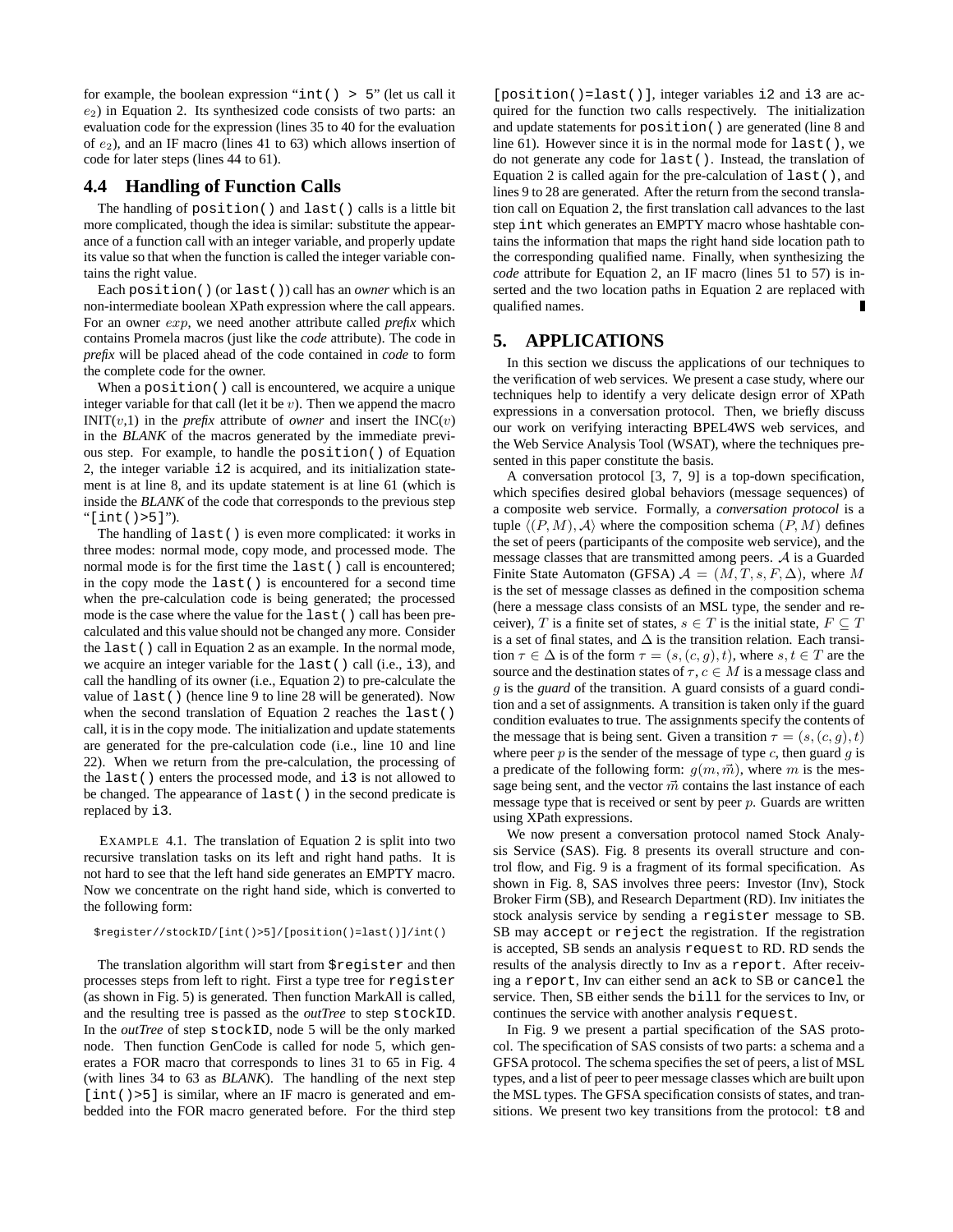

**Figure 8: Stock Analysis Service**

t14. A transition is equipped with a guard which determines the transition condition and the assignment of the message being sent. For example, transition t8 sends a message of type request. Its transition condition is the following boolean XPath expression:

```
$request//stockID/int() !=
 $register//stockID [position() = last()]/int()
```
The rest of the guard assigns values to the investorID and the stockID fields of the request message being sent. According to the semantics of GFSA [8], except the request message which appears at the left side of assignment operator " $:=$ ", the appearance of all other message classes refers to the *latest* copy of that message class. Hence the transition condition of  $t8$  means "if the stockID of the latest request message is not the last stockID of register message". Its assignment tries to send the stockID which is subsequent (in the register message) to the stockID appeared in the latest request message. Similarly the guard of transition t14 specifies that if the latest request message contains the last stockID in the register message, then a bill message is sent to conclude the interaction. Generally the logic of t8 and t14 intends to send out the list of stockID in the initial register message one by one.

It is not hard to see that the SAS protocol can be translated into a Promela process (the translation of XPath and MSL to Promela is presented in this paper, and the translation of the control flow of a GFSA is discussed in [8]). Note that in the Promela translation, there is an initialization stage which assigns initial values to all messages nondeterministically.

Given the logic of the transitions  $\pm 8$  and  $\pm 14$ , it is natural to propose the following LTL property for the Promela translation of the SAS protocol:

```
G (
    (
    index < v register.requestList.stockID occ &&
    v register.requestList.stockID[index].intvalue == value
    && msg == m_register
    )
  ⇒
    (
    \mathbf{F}(\text{msg} == \text{m_reject})\mathbf{F}(\text{msg} == \text{m\_cancel}) |
    F(request.stockID == value)
    )
\lambda
```

```
Conversation {
 Schema{
  PeerList{Inv, SB, RD},
  TypeList{
   Register[
    investorID[xsd:string],
    requestList[
     stockID[xsd:int]{1,3}
   ],
   payment [
     accountNum[xsd:int] |
     creditCard[xsd:int]
   ],
  },
  ...
  MessageList{
   register{Inv -> SB: Register},
   reject{SB -> Inv: Reject},
   ...
  }
 },
 Protocol{
  States{s1,s2,...,s12}InitialState {s1},
  FinalStates{s4},
  TransitionRelation{
   ...
  t8{s8 -> s9 : request,
    Guard{
     $request//stockID/int() !=
       $register//stockID [position() = last()]/int() =>
     $request[
      //investorID := $register//investorID,
      //stockID :=
       $register // stockID
         [ position() = $register // stockID
             [int()=$request//stockID/int()]/position()+1
         ]
    }
  },
  t14{ s8 -> s12 : bill,
     Guard{
      $request//stockID =
         $register//stockID [position() = last()] =>
      $bill[
            //orderID:= $register//orderID
            ]
     }
  },
   ...
  }
 }
}
```
#### **Figure 9: A Sample Conversation Specification**

In the above LTL property, temporal operator **G** means "globally", temporal operator **F** means "eventually" and index and value are two predefined constants. The variables starting with  $v_$  are the qualified names referring to XML data, as we have discussed in Sections 3 and 4. The variable msq is a variable in the Promela translation for GFSA, which records the current message being sent. For example, when transition t8 is executed, msg will be assigned the value m request.

The LTL property states that: if the register message contains a stockID (at position *index*, with value *value*), then eventually there should be a request containing that stockID, if nothing wrong happens (i.e., the register is not rejected, and the Inv does not cancel the service).

Interestingly, SPIN soon identifies that the SAS specification does not satisfy the proposed LTL property. SPIN gives an errortrace where the register message has three stockIDs with values 0, 1, 0 respectively. The error-trace shows that when the first request for stockID 0 is sent, transition t8 is disabled because the stockID of the latest request is the last stockID in the register message; instead, the transition t14 is triggered